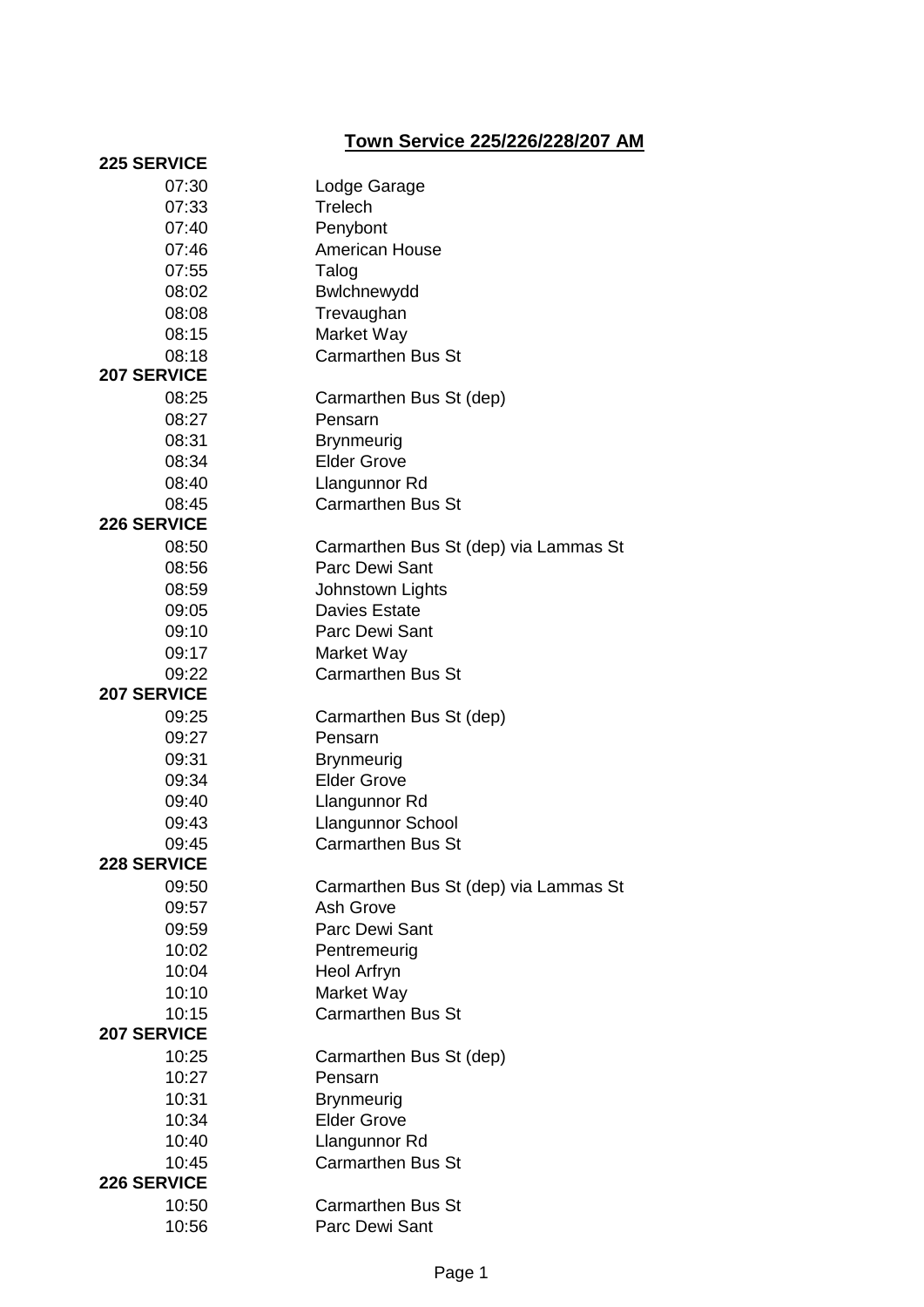| 10:59              | Johnstown Lights                                          |
|--------------------|-----------------------------------------------------------|
| 11:05              | <b>Davies Estate</b>                                      |
| 11:11              | <b>Trinity College</b>                                    |
| 11:17              | Market Way                                                |
| 11:22              | <b>Carmarthen Bus St</b>                                  |
| <b>207 SERVICE</b> |                                                           |
| 11:25              | Carmarthen Bus St (dep)                                   |
| 11:27              | Pensarn                                                   |
| 11:31              | <b>Brynmeurig</b>                                         |
| 11:34              | <b>Elder Grove</b>                                        |
| 11:40              | Llangunnor Rd                                             |
| 11:43              | <b>Llangunnor School</b>                                  |
| 11:45              | <b>Carmarthen Bus St</b>                                  |
| <b>228 SERVICE</b> |                                                           |
| 11:50              | Carmarthen Bus St (dep) via Lammas St                     |
| 11:57              | Ash Grove                                                 |
| 11:59              | Parc Dewi Sant                                            |
| 12:02              | Pentremeurig                                              |
| 12:03              | Heol Arfryn                                               |
| 12:04              | <b>Trinity College</b>                                    |
| 12:10              | Market Way                                                |
| 12:15              | <b>Carmarthen Bus St</b>                                  |
| <b>207 SERVICE</b> |                                                           |
| 12:25              | Carmarthen Bus St (dep)                                   |
| 12:27              | Pensarn                                                   |
| 12:31              | <b>Brynmeurig</b>                                         |
| 12:34              | <b>Elder Grove</b>                                        |
| 12:40              | Llangunnor Rd                                             |
| 12:45              | <b>Carmarthen Bus St</b>                                  |
| <b>226 SERVICE</b> |                                                           |
| 12:50              | <b>Carmarthen Bus St</b>                                  |
| 12:56              | Parc Dewi Sant                                            |
| 12:59              | Johnstown Lights                                          |
| 13:05              | <b>Davies Estate</b>                                      |
| 13:11              | <b>Trinity College</b>                                    |
| 13:17              | Market Way                                                |
| 13:22              | <b>Carmarthen Bus Station</b>                             |
| <b>207 SERVICE</b> |                                                           |
| 13:25              | Carmarthen Bus Station (dep)                              |
| 13:27<br>13:31     | Pensarn                                                   |
|                    | <b>Brynmeurig</b><br><b>Elder Grove</b>                   |
| 13:34              |                                                           |
| 13:40              | Llangunnor Rd                                             |
| 13:44              | <b>Llangunnor School</b><br><b>Carmarthen Bus Station</b> |
| 13:45              | Break 13:45 - 15:05                                       |
| <b>226 SERVICE</b> |                                                           |
| 15:05              | <b>Davies Estate</b>                                      |
| 15:11              | <b>Trinity College</b>                                    |
| 15:17              | Market Way                                                |
| 15:22              | <b>Carmarthen Bus Station</b>                             |
| <b>207 SERVICE</b> |                                                           |
|                    |                                                           |